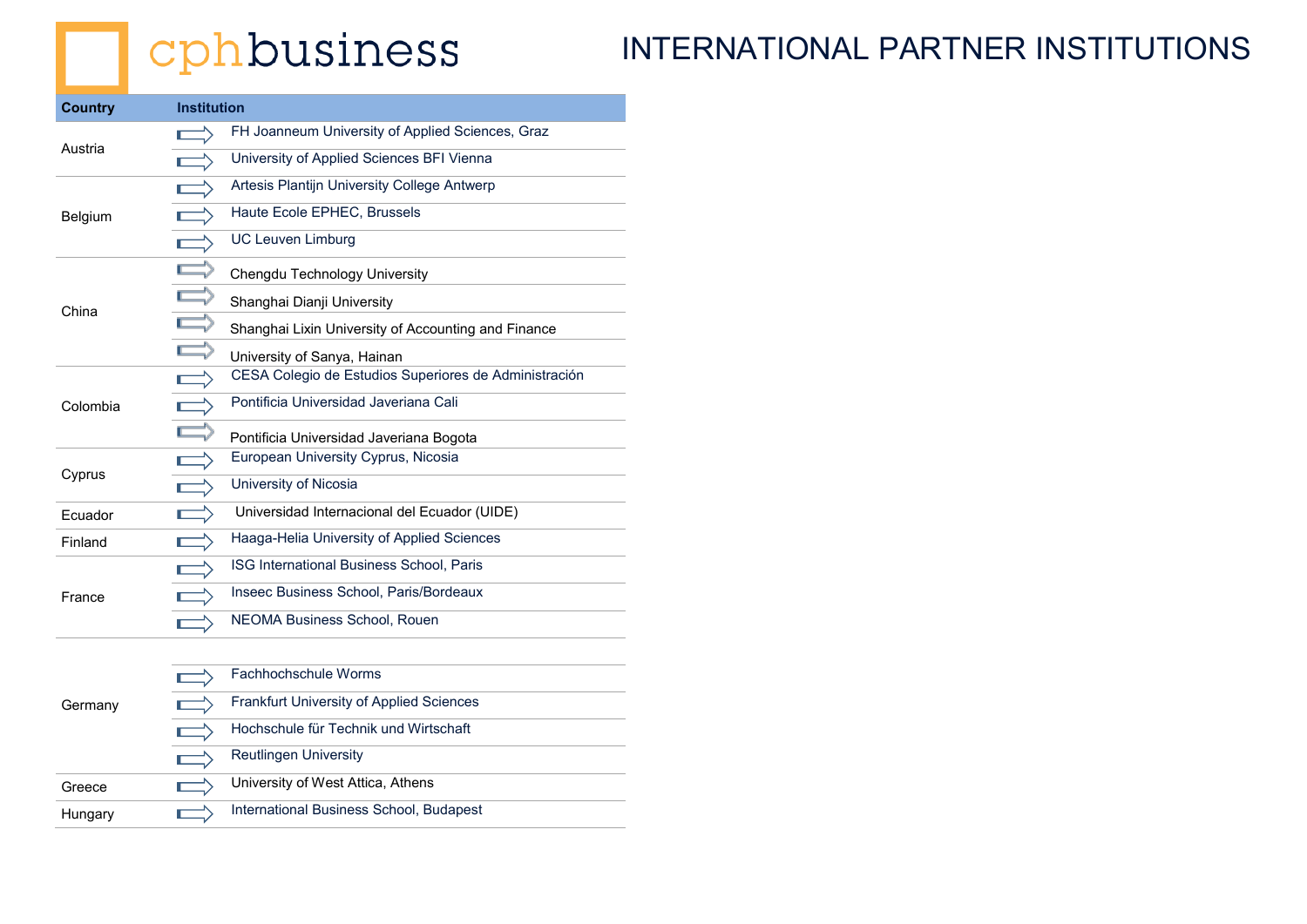# **C**phbusiness

#### INTERNATIONAL PARTNER INSTITUTIONS

| Iceland            | Г | University of Reykjavik                               |
|--------------------|---|-------------------------------------------------------|
| Ireland            |   | Dublin Institute of Technology                        |
|                    |   | Griffith College, Dublin                              |
| Italy              |   | Universita di Roma La Sapienza, Rome                  |
| <b>Netherlands</b> |   | HU University of Applied Sciences Utrecht             |
|                    |   | Saxion Hogeschool, Enschede/Deventer                  |
|                    |   | The Hague University                                  |
| Norway             |   | Kristiania University College                         |
|                    |   | Instituto Politécnico de Setubal                      |
|                    |   | Universidade Europeia, Lisboa                         |
| Portugal           |   | <b>IPAM Lisabon</b>                                   |
|                    | Г | <b>IPAM Porto</b>                                     |
| Slovenia           |   | University of Ljubljana                               |
|                    |   | Kookmin University                                    |
| South Korea        |   | Sookmyung Women's University                          |
|                    |   | Sungkyunkwan University, Seoul                        |
|                    |   | EAE- Escuela de Administracion de Empresas, Barcelona |
|                    |   | Universidad Europea de Madrid                         |
| Spain              |   | Universidad de Málaga                                 |
|                    |   | Universidad Rey Juan Carlos, Madrid                   |
|                    |   | Universitat de les Illes Balears, Mallorca            |
| Turkey             |   |                                                       |
|                    | г | Istanbul Kültür University                            |
|                    |   | Anglia Ruskin University                              |
| <b>UK</b>          |   | <b>Sheffield Hallam University</b>                    |
|                    |   | University of Brighton                                |
|                    |   | University of the West of Scotland, Glasgow           |
| <b>USA</b>         |   | <b>Millikin University</b>                            |
|                    |   |                                                       |